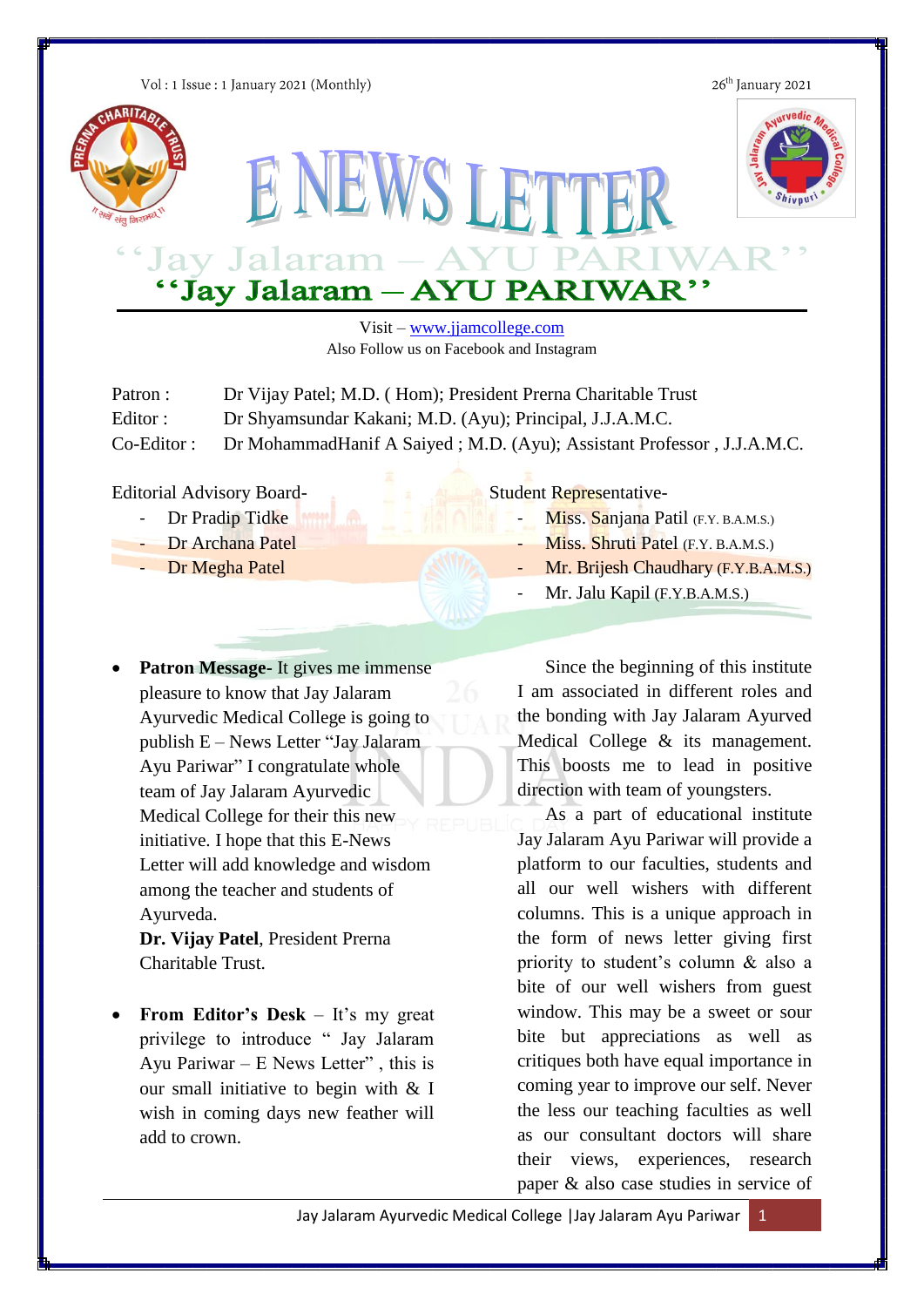mankind & show a path for our young students & to taste, realise, practice of Ayurveda after completion of studies & experience proud to be Ayurvedian in the world of Medical arena. Hope you all eagerly wait for our next issue & your thrust remain alive and we all Jay Jalaram Ayu Pariwar will commit to bring up dates & our progress before you.

Best wishes are boosting energy to us.

At this juncture special thanks to Shri Dr. Vijay Patel - Our patron & all our JJAMC team. Back bone of this design & timely display of our news letter – we do remember Mr. Raj Zala for his special interest to publish in time.

#### Blessing **Inspiration**





- **Institute News :**
- Smt. Damyantiben Patel Ayurved Hospital attached with Jay Jalaram Ayurvedic Medical College converted in to Dedicated Covid Health Centre (DCHC) by district administration from  $27<sup>th</sup>$  July 2020 to  $31<sup>st</sup>$  December 2020
- Management of Jay Jalaram Ayurvedic Medical College has donated 2 lac rupees in PM care fund during the Covid-19 period.
- Jay Jalaram Ayurvedic Medical College had distributed Ayurvedic immunity buster drugs in the Panchmahal district.
- Jay Jalaram Ayurvedic medical college has adopted Five nearby villages and conducting free medical check up camp and giving free Ayurvedic treatment to the patients.
- Jay Jalaram Ayurvedic medical college has arranged Blood Donation Camp on Republic Day 2021.

Jay Jalaram Ayurvedic Medical College |Jay Jalaram Ayu Pariwar 2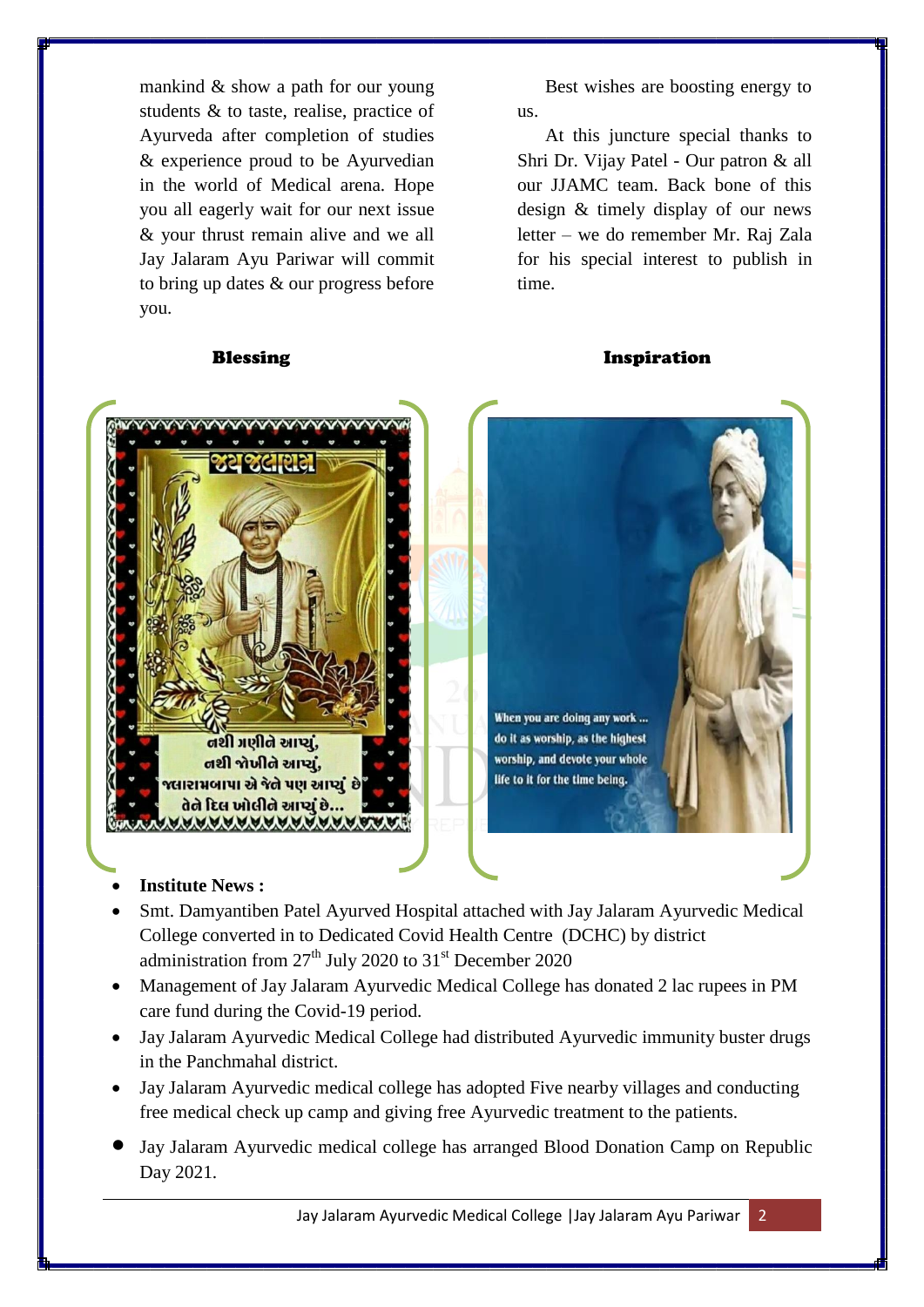# **ARTICLES**

### **From Students**

## **Review article of Vaman Karma Procedure and Importance**

#### Article by

1)Miss Sanjana Patil (F.Y. B.A.M.S.) 2) Miss Shruti Patel (F.Y. B.A.M.S.)

Guided by Dr Supriya Bankar (M.D. Ayu) Assistance Professor , Kriya Sharir Department, JJAMC

The main goal of Ayurveda is maintaining the health of a healthy person by preventing him from illness.This immortal science not only looks into cure of disease, but gives prime importance to the prevention of disease and hence maintain a state of equilibrium of all factors within the body and entire universe. Ayurveda practices on the theory of Vata, Pitta and Kapha. Panchakarma is professed for eliminating the vitiated Doshas from the body. Specific therapy such as Vamana amongst the Panchakarma is practiced for Kapha Dosha, This therapy is preventive, preservative, promotive, curative and rehabilitative. Vamana Karma means to persuade therapeutic vomiting or expeling out the contents of the stomach including vitiated Doshas through oral route, which is indicated for the purification of Urdhwa Bhaga (upper part) of the body it is main sthana of Kapha Dosha. For eliminating the vitiated Dosha, Ayurveda has emphasized to practice these therapies. The act or the action of expelling the impurities i.e. vitiated Doshas through the upper channel is known as Vamana (emesis).

Panchakarma, before performing any other karma, "Vamana Karma" has to be done first. The reason behind keeping Vamana ahead of Virechana is that, if Virechana is executed without Vamana, it causes the heaviness or might produce Pravahika because the provoked Kapha descends to Grahani and covers it.

• The best line of treatment for the Kaphaja disorders is Vamana Karma which is the Vasantika Vamana (emesis in spring season) According to Ayurvedic classics, Vamana procedure is specified for the expulsion of Kapha Dosha. Kapha Dosha is exasperated in Vasant Rutu; hence, Vamana is specified in spring season roughly in the month of March and April.

#### Vamana karma

The main procedure can be classified as:

- 1. Purva Karma
- 2. Pradhana Karma
- 3. Pashchata Karma

Purva Karma (Pre-operative preparation)

Pachana and Deepana (digestives and appetizers)

• Before starting snehapana Deepana and Pachana drug are given to increase Jatharagni and lightness of body.

 Pachana dravya like Trikatu Churna, PanchakolaChurna, Agnitundi Vati,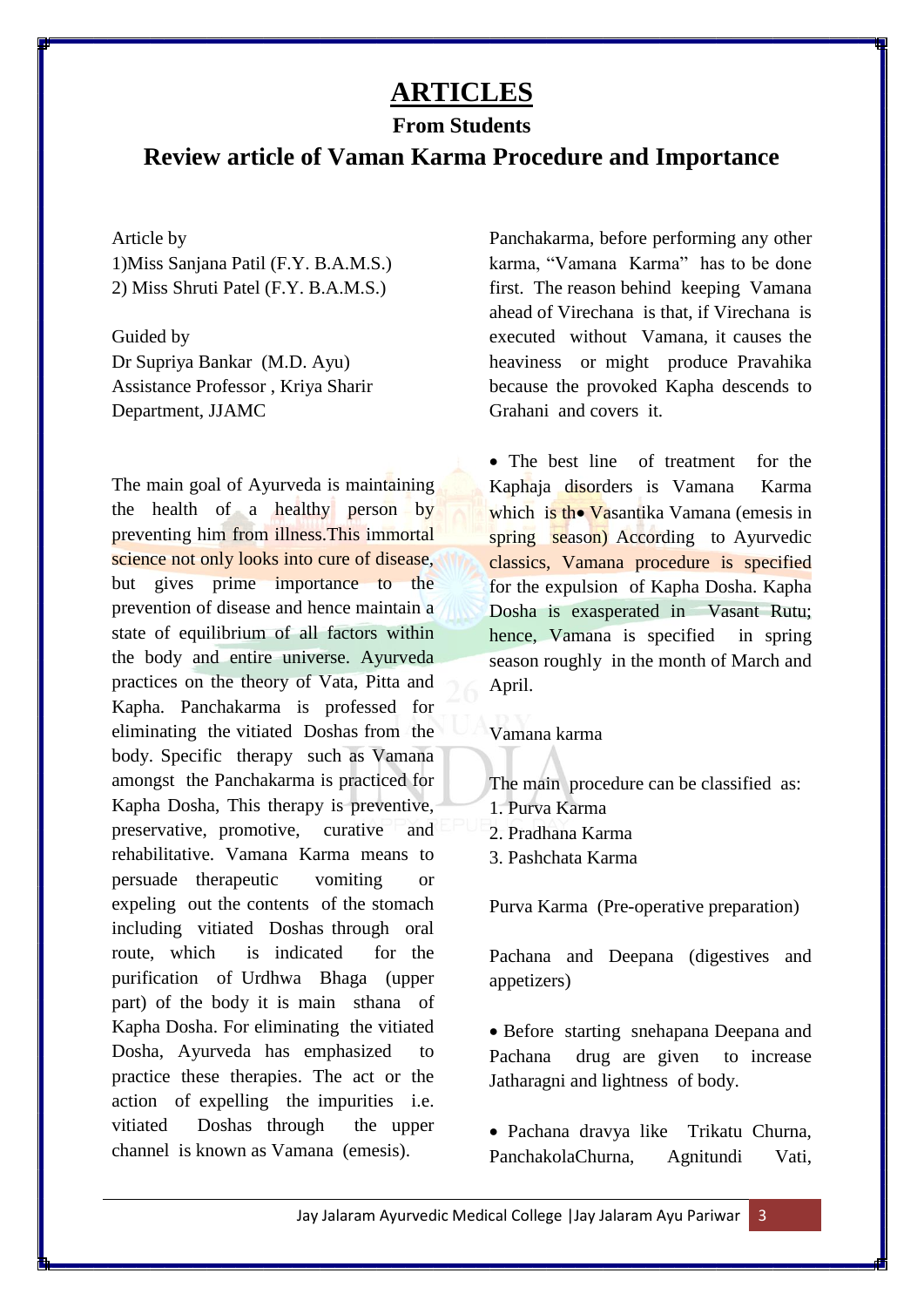Chitrakadi Vati etc. can be used for this purpose.

Abhyantara Snehana:-

Shuddha Ghrita or Siddha Ghrita give in increase dose for three to Seven days as per the requirement till achieving the signs and symptoms of proper Snehana. After Abhyantara Snehana on next day, do Abhyanga with Tila Taila followed by Sarvanga Swedana.Dietetic guidelines during Purva Karma

• Diet during the days of Snehapana Individuals are advised to intake ample amount of liquid and warm food, easy to digest mixed with little fat. It is neither sticky nor complex. Also one is instructed to drink lukewarm water.

Diet on previous day of Vamana Heavy diet like plenty of milk, curd, sweets and Khicadi made from rice recommended to an individual.

Pradhana Karma (Induction of Vamana): 1. Induced Vamana in the early morning. 2. Ask the patient to sit in a comfortable Vamana chair of the height of knee joint. 3. Record Pulse and blood pressure before, during and after the Vamana Karma.

4. Ask the patient to drink milk full of stomach (Aakanthapana)

5. Then give the Vamana Yoga to the patient.

6. Keep a wide mouth vessel ready to collect the vomitus.

7. Then instruct the patient to vomit without straining.

8. The urge may be excited by opening wide the lips, the palate, the throat and by slightly bowing the upper part of the body.

9. The dormant urge may be excited by tickling the throat with two well manicure fingers.

10. In the course of emesis when actual bout is being thrown out, forehead and chest of the patient is held, umbilical region of the patient is pressed and back of the patient is gently massaged in upward direction.

11. According to the classical texts, evaluate the Vamanabased onPravara (highest), Madhyama (moderate) and Hina(lowest) Shuddhi (cleansing).

Pashchata Karma (Post-operative care)

1. Keep the patient under observation After Vamana Karma and put the patient on special diet until they achieve Agnideepti and Bala.

2. Advise Dhumapana and Gandusha after Samyaka Vamana.

3. Wash mouth, hands and feet after Vamana and take rest for an hour.

4. Advise to avoid loud speeches, sitting or standing in one position for long duration, excessive walk, excessive rage or excessive depression, exposure to excessive cold, heat, dew, to flowing winds, long journey, night waking, day sleep, to retain or provoke urges. Frequently, untimely, excessive, less, contradictory and also avoid heavy diet. Samsarjana Krama: special dietetic

scheduled is prepared according to person to person on its agni conditions ASSESSMENT CRITERIA:- Assessment

of proper vaman is don on basis of Vegiki criteria,Maniki criteria,Antiki criteria,Laingiki criteria:

It is on the basis of positive signs and symptoms produced after Vamana.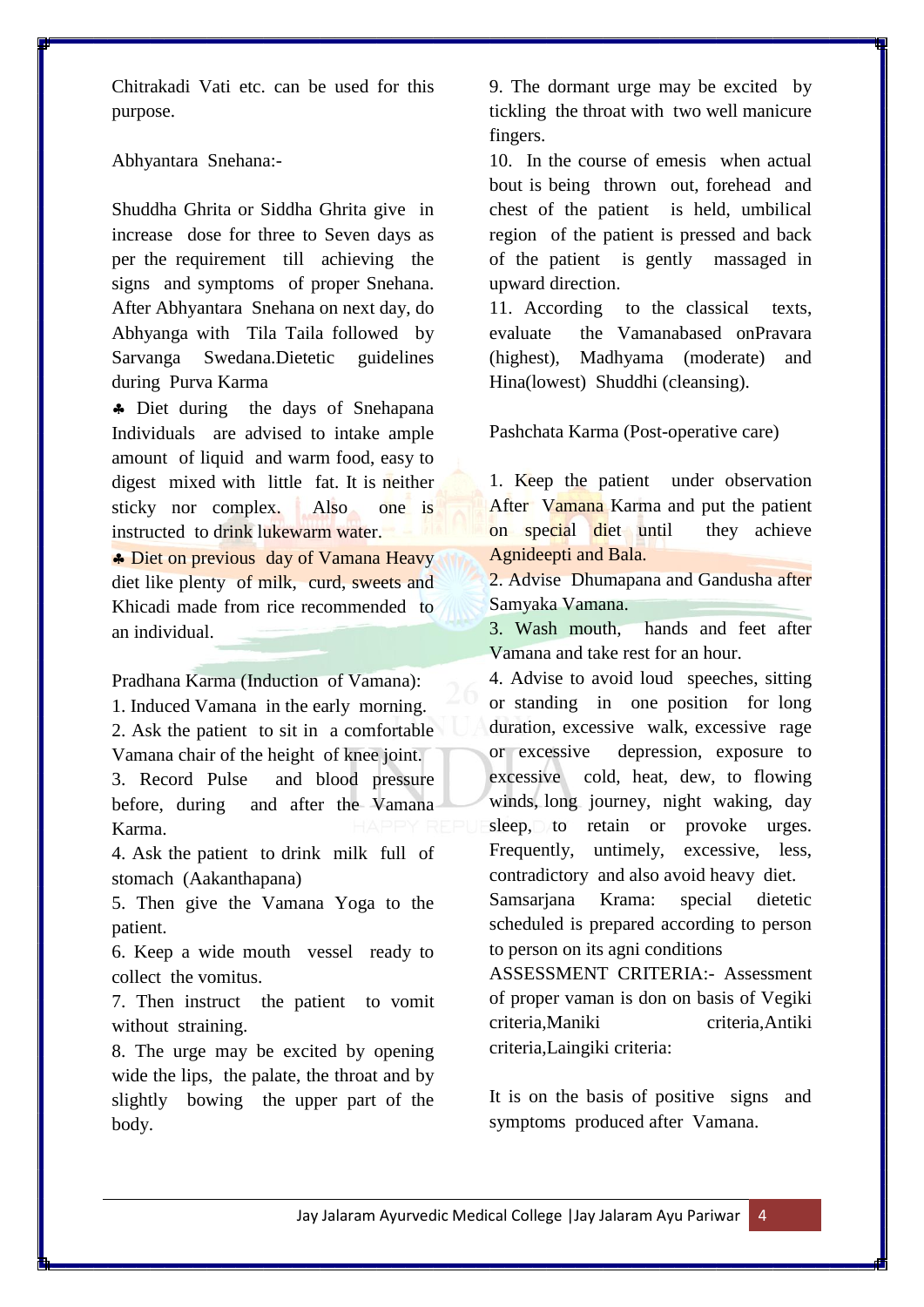# **BLOOD DONATION BENEFITS**

Article by

Mr.Brijesh Chaudhary (F.Y.B.A.M.S.) Mr.Jalu Kapil (F.Y.B.A.M.S.)

#### Guided by

Dr.Mohammad Hanif A Saiyed ,M.D.Ayu, Assistance professor Roganidan Department

Blood donation refers to a practice where people donate their blood to people so it helps them with their health problems. Blood is one of the most essential fluids of our body that helps in the smooth functioning of our body. If the body loses blood in excessive amounts, people to get deadly diseases and even die. Thus, we see how blood donation is literally life-saving which helps people. It is also a sign of humanity that unites people irrespective of caste, creed, religion and more.

In order to raise awareness about this lifesaving procedure, the world observes 14th June as Blood Donor Day. It promotes blood donation and urges people to save lives by donating blood.Furthermore, this day is quite an important day as it makes people about safe blood. People need to know the basics to be able to donate blood. For instance, there are certain criteria one must fulfill to donate blood. Not everyone knows that. Thus, this day helps in doing so.Most importantly, on this day, the WHO organizes a campaign that invites people to donate blood. A person eligible to donate blood must fall in the age bracket of 18-60 years of age. They must weigh more than 50 kgs and have sound health. People suffering from diseases like diabetes, hypertension and more cannot donate blood.

Therefore, on World Blood Donor Day, they also appreciate blood donors for their

contribution to making the world a better place.

#### **Benefits of Blood Donation**

As we all know by now, blood donation has a lot of benefits. Why a person requires blood has various reasons. It may be an illness or also an accident, nonetheless, it is important. The blood that we donate helps a person in need. It enhances their health condition and makes them overcome their critical situation.In other words, blood donation does not simply help that specific person but also contributes to a responsible gesture towards society. Moreover, it also enhances the health of the donor. As the cell depletion allows a way for production, not new cells that freshen our body system.Furthermore, it also revitalizes our body for better health. Next up, a single blood donation helps at least three people in need. Thus, imagine how one donation can make a difference in so many people's lives.

In addition, blood donation makes the work of blood banks easier. It stabilizes their collection which helps other people get blood urgently. The demand is still higher than the supply in blood banks, so we must donate more and more of it to help people.Other than that, blood donation also helps us know about our bodies. As a blood donation requires a preliminary health check-up, we get a complete diagnosis. It makes us aware of the levels of iron, hemoglobin, cholesterol and more. Thus, we see that blood donation is an important procedure in saving human life. It is a great initiative that must be encouraged everywhere.